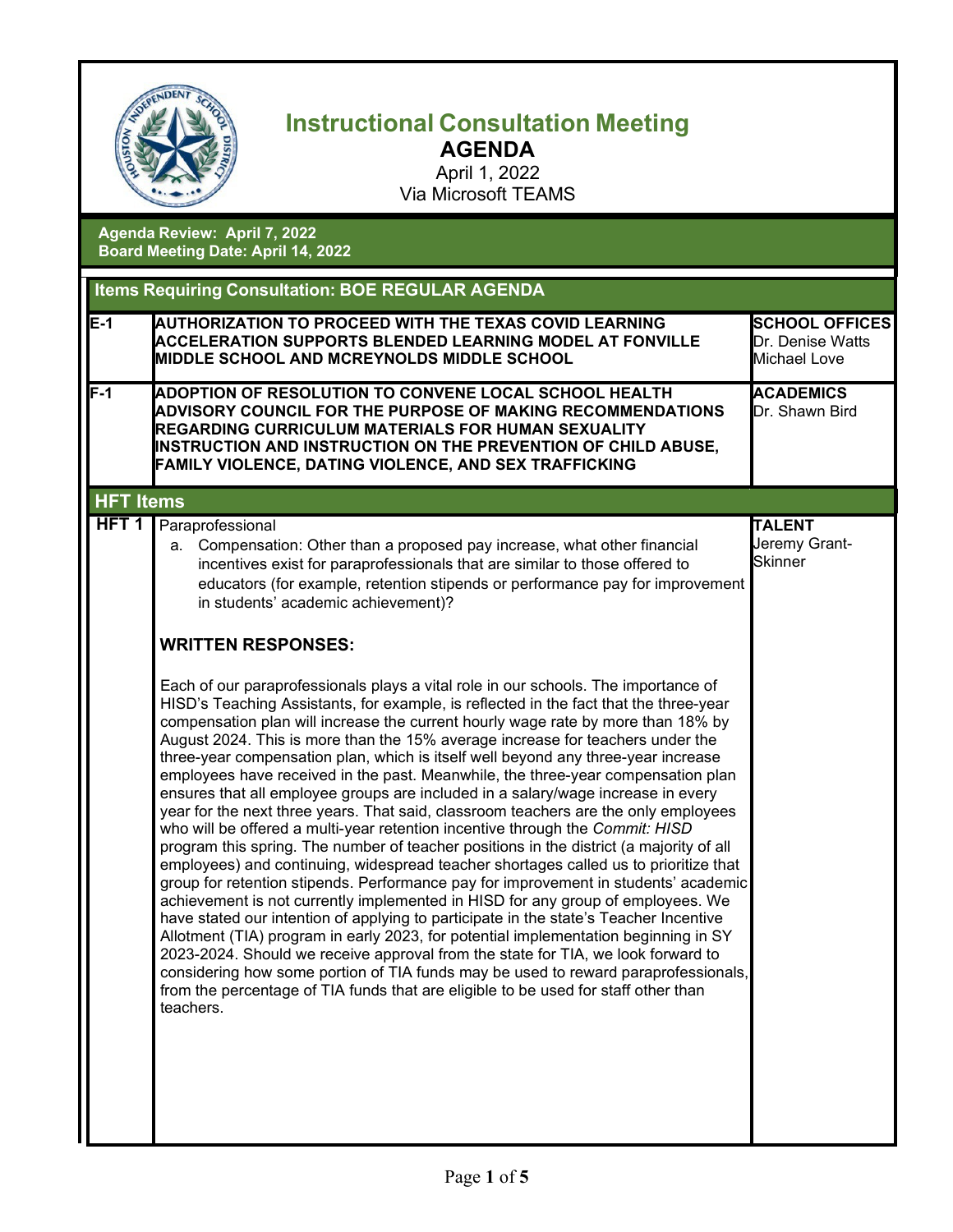b. HFT Position - Because compensation for support staff needs to be meaningful and predictable, HFT still believes that a step schedule for support staff would best meet that goal.

> i. Is the issue of step schedules for support staff not to be considered only as it relates to the district's three-year compensation plan?

Paraprofessionals play vital roles in our schools. The importance of HISD's Teaching Assistants, for example, is reflected in the fact that the three-year compensation plan will increase the current hourly wage rate by more than 18% by August 2024. Our intention is to update the Compensation Manual this spring to reflect the full details of the compensation plan so that all employees not only see the meaningful increases scheduled for the next three years, but also can predict how their compensation will change each year during this plan. To be clear, a step schedule in and of itself does not guarantee an annual increase, as even teachers experienced in 2016-2017, because the district must budget to fund a step increase. We are not currently considering a step schedule for support staff during the course of the three-year compensation plan.

c. Equitable and faster movement of Support Staff on the Hourly Rate spectrum from a "Minimum" hourly rate to the "Maximum" rate.

i. Based on an internal HFT survey, paras are concerned about their compensation relative to years of experience. What updates can the district share with respect to equitable compensation for paraprofessionals?

The three-year compensation plan calls for each employee to receive a salary/wage increase each year in SY 2022-2023, SY 2023-2024, and SY 2024-2025. Our focus is on increasing the current salaries/wages of employees, and the compensation plan does this with meaningful increases. The district's compensation study did not indicate that current compensation is inequitable, only that it is not sufficiently competitive.

ii. Per the March 3 Budget Workshop presentation on page 27, is the district committing to increasing the minimum wage beginning the 2024-2025 academic year?

Yes, slide 27 indicated that the three-year compensation plan includes an increase to the minimum wage to \$15 per hour effective at the start of SY 2024-2025. While it did not show these numbers, the slide also reflected that the minimum actual hourly wage for *current* employees will be \$14.42 in SY 2022-2023, \$14.85 in SY 2023- 2024, and \$15.30 in SY 2024-2025.

- d. Baseline Staffing Allocation Positions
	- i. What is the proposed student-to-paraprofessional ratio per school level? For example, one clerical worker per high school regardless of campus size?

The March 31<sup>st</sup> budget workshop presentation will include details of the baseline staffing model for each grade configuration. An earlier version, before additional updates were made, was provided publicly as part of the Board Q&A for March 3, 2022. Regarding clerical workers, the baseline staffing model allocates 1 Administrative Assistant position to each school, regardless of campus size, and 1 General Clerk II position for every 300 students, rounded to the nearest whole Full Time Equivalent position. (This means a school with 0-449 students is allocated 1; a school with 450 – 749 students is allocated 2; and so on, up to a school with 3,150 – 3,449 students is allocated 11.) Each school's first General Clerk II positions is a 12 month position. If a school has more than 1, additional General Clerk II positions are 11-month positions.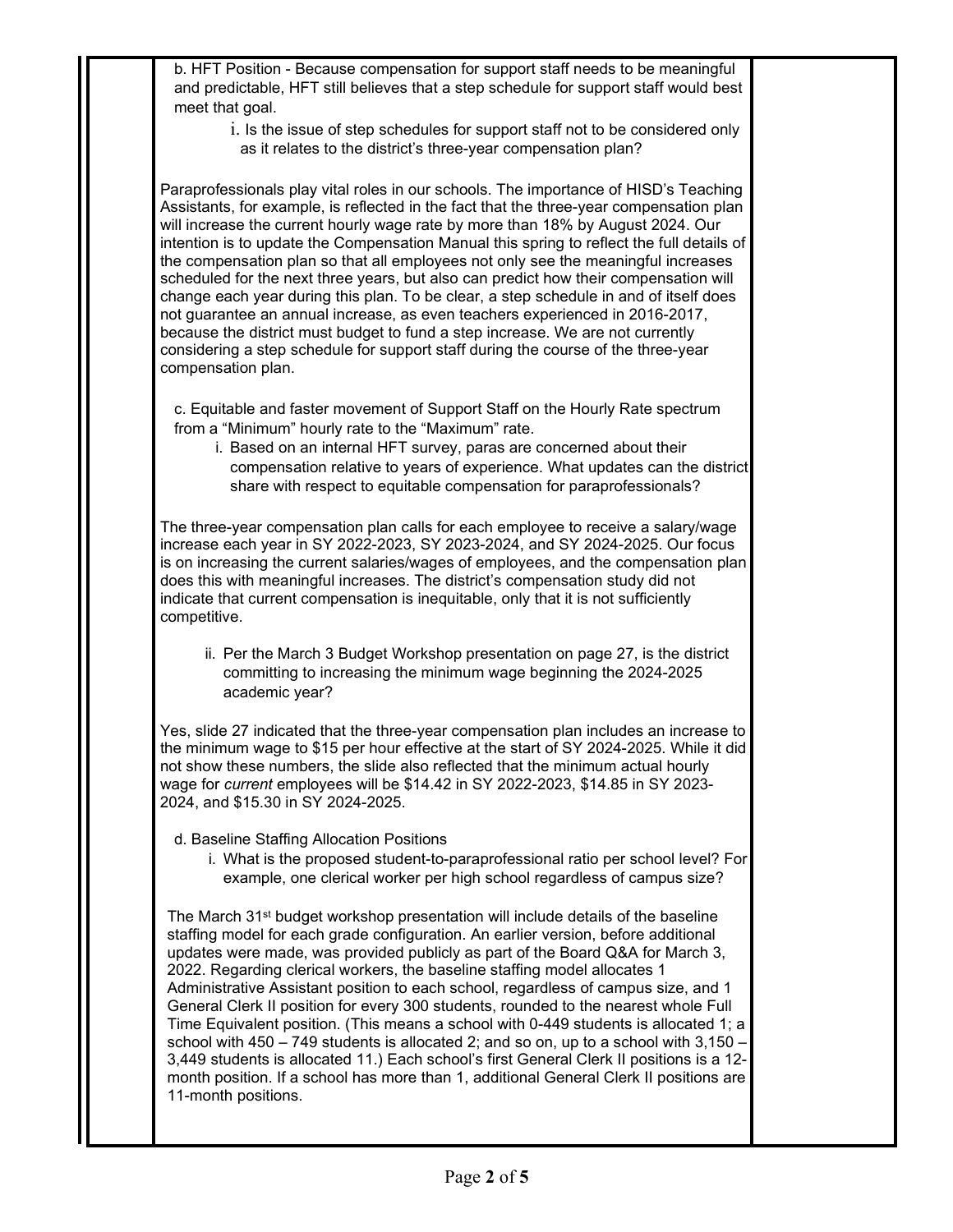| HFT <sub>2</sub> | <b>Special Education</b><br>a. Expanding digital access to instructional TAs of student databases (Unique                                                                                                                                                                                                                                                                                                                                                                                                                                                                                                                                                                                                                     | <b>ACADEMICS</b><br>Dr. Shawn Bird |
|------------------|-------------------------------------------------------------------------------------------------------------------------------------------------------------------------------------------------------------------------------------------------------------------------------------------------------------------------------------------------------------------------------------------------------------------------------------------------------------------------------------------------------------------------------------------------------------------------------------------------------------------------------------------------------------------------------------------------------------------------------|------------------------------------|
|                  | Learning System/Review 360) in order to improve daily<br>documentation/reporting tasks. What is the status of the request and the<br>timeline curriculum vendors have given to complete said request?                                                                                                                                                                                                                                                                                                                                                                                                                                                                                                                         | Dr. Kechara<br><b>Bradford</b>     |
|                  | <b>WRITTEN RESPONSE:</b>                                                                                                                                                                                                                                                                                                                                                                                                                                                                                                                                                                                                                                                                                                      |                                    |
|                  | Unique Learning System and Review 360 licenses are currently issued to teachers.<br>We will expand access in the 2022-2023 school year.                                                                                                                                                                                                                                                                                                                                                                                                                                                                                                                                                                                       |                                    |
|                  | Contracts with curriculum vendors for the 2022-2023 school year will be expanded<br>to provide digital access licenses for instructional teaching assistants. Access should<br>be in place by the opening of the 2022-2023 school year.                                                                                                                                                                                                                                                                                                                                                                                                                                                                                       |                                    |
|                  | Teaching assistants currently have access to digital resources in the district's hub.<br>We have linked a document with instructions on how to access special education<br>resources in the Hub.                                                                                                                                                                                                                                                                                                                                                                                                                                                                                                                              |                                    |
|                  |                                                                                                                                                                                                                                                                                                                                                                                                                                                                                                                                                                                                                                                                                                                               |                                    |
| HFT <sub>3</sub> | <b>General Instructional</b>                                                                                                                                                                                                                                                                                                                                                                                                                                                                                                                                                                                                                                                                                                  | <b>TALENT</b><br>Jeremy Grant-     |
|                  | <b>WRITTEN RESPONSES:</b>                                                                                                                                                                                                                                                                                                                                                                                                                                                                                                                                                                                                                                                                                                     | <b>Skinner</b>                     |
|                  | a. T-TESS and Teacher Step Increases<br>i. Per the March 3 Budget Workshop presentation on pages 19 and 21,<br>the conditional step increases for teachers (effective vs. ineffective) are<br>not explicitly stated. Are conditional step increases still being<br>considered? If so, how will this information be clarified to teachers<br>and/or Trustees in future budget workshops?                                                                                                                                                                                                                                                                                                                                       |                                    |
|                  | The summary slides in the March 3 <sup>rd</sup> presentation were not intended to<br>communicate a change to what the district already communicated on this point. The<br>Compensation Manual will include all details that may not be included in every<br>presentation. We previously clarified that our intention would be to include any<br>teacher with any rating other than "ineffective." We also reiterate that the percentage<br>of teachers rated "ineffective" has consistently been less than one percent. The<br>overwhelmingly majority of teachers would meet the bar for earning a step increase.<br>We are continuing to consider feedback received on this point from both teachers<br>and administrators. |                                    |
|                  | ii. If conditional step increases for teachers will be proposed, will T-TESS<br>be one of the tools to measure whether a teacher is "effective"?                                                                                                                                                                                                                                                                                                                                                                                                                                                                                                                                                                              |                                    |
|                  | In response to previous questions, we shared that the rating to be used for such a<br>determination will be the summative evaluation rating for a teacher. Beginning in SY<br>2022-2023, T-TESS will be the tool through which a teacher received a summative<br>evaluation, so yes.                                                                                                                                                                                                                                                                                                                                                                                                                                          |                                    |
|                  | iii. If step increases only for "effective" teachers are being proposed and T-<br>TESS will be one of the tools to measure whether teachers are<br>"effective", is this a standard compensation practice among surrounding<br>independent school districts?                                                                                                                                                                                                                                                                                                                                                                                                                                                                   |                                    |
|                  | No.                                                                                                                                                                                                                                                                                                                                                                                                                                                                                                                                                                                                                                                                                                                           |                                    |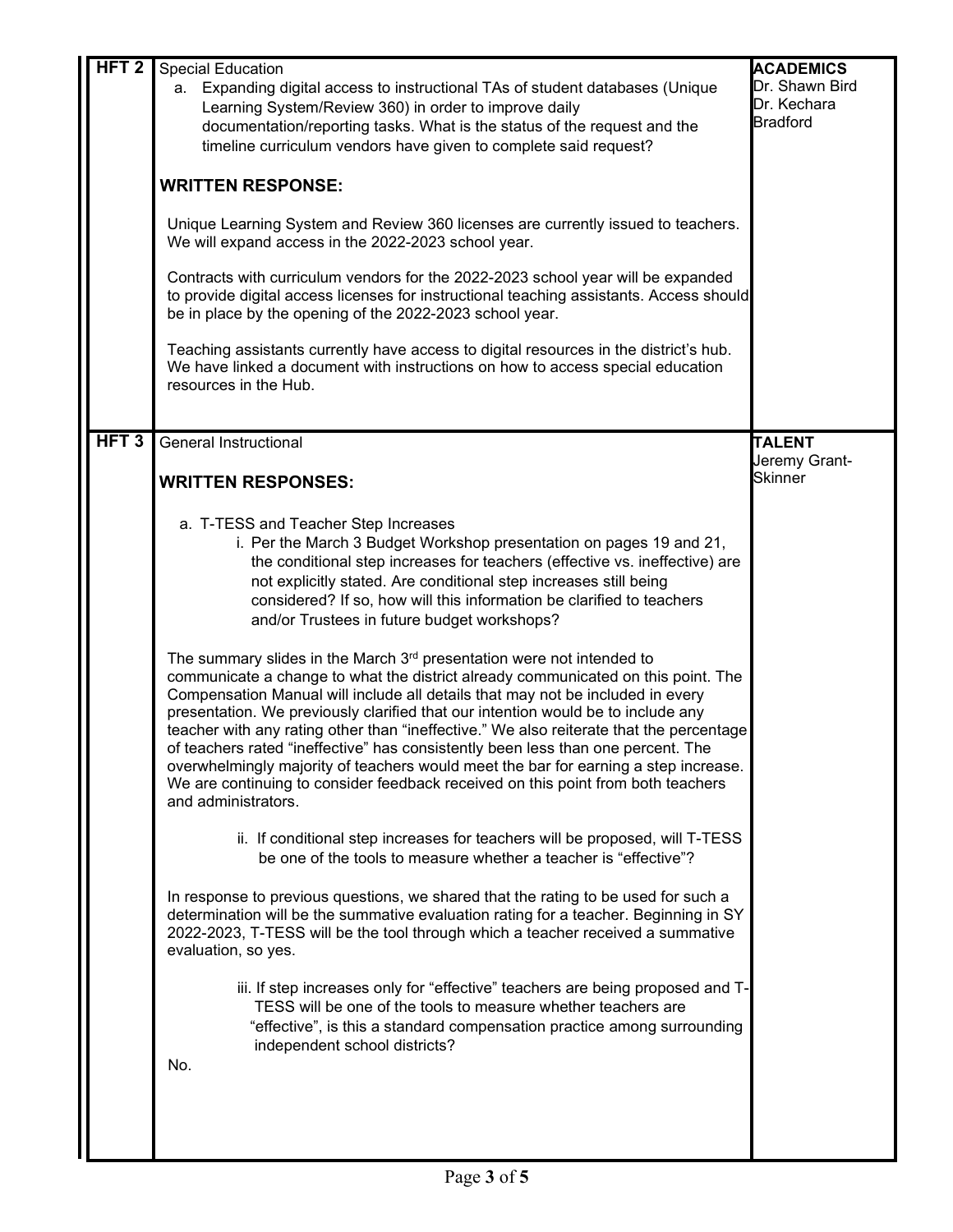| HFT3 | iv. Will conditional step increases for teachers be short-term (the next<br>three years) or indefinite?                                                                                                                                                                                                                                                                                       |  |
|------|-----------------------------------------------------------------------------------------------------------------------------------------------------------------------------------------------------------------------------------------------------------------------------------------------------------------------------------------------------------------------------------------------|--|
|      | The Compensation Manual is updated annually. We would examine the impacts of<br>this practice to determine if any adjustments are warranted.                                                                                                                                                                                                                                                  |  |
|      | v. What point system will be proposed to differentiate<br>between an "effective" and "ineffective" teacher?                                                                                                                                                                                                                                                                                   |  |
|      | T-TESS will include thresholds for distinguishing between levels of performance in<br>the same way that TADS does. These performance levels for T-TESS will be<br>finalized this year.                                                                                                                                                                                                        |  |
|      | vi. To determine if a teacher qualifies for a step increase (e.g.<br>"effective"), what will be the final weights to aggregate a teacher's<br>final evaluation score (teacher observations, student growth<br>measures, and/or student perception surveys)?                                                                                                                                   |  |
|      | These weights for T-TESS will be finalized this year.                                                                                                                                                                                                                                                                                                                                         |  |
|      | vii. To determine if a PreK-2 teacher qualifies for a step increase (e.g.<br>"effective"), what other components will be included other than T-<br>TESS? Will student perception surveys be included for PreK-2<br>teachers?                                                                                                                                                                  |  |
|      | Every teacher's summative evaluation rating will be based on both instructional<br>practice measures and student performance measures, per Board policy. The<br>district is considering the inclusion of student perception surveys in T-TESS, but<br>these would not be included for teachers who teach no students above grade 2.                                                           |  |
|      | viii. If approved by the Board, will the conditional step increase take<br>effect in the upcoming 2022-2023 academic year? If so, what is the<br>numerical threshold under TADS that will be used to differentiate<br>between "effective" and "ineffective"? How will summative ratings<br>that are computed in the Fall Semester of the new school year be<br>incorporated?                  |  |
|      | If the Board approves a budget that includes salary increases for teachers for SY<br>2022-2023, and the district decides to exclude "ineffective" teachers from a step<br>increase, TADS ratings would be used. Under TADS, a teacher's summative<br>evaluation score ranges from 1.0 to 4.0 An "ineffective" rating is assigned to<br>teachers with a score between 1.0 and 1.49 out of 4.0. |  |
|      | b. Baseline Staffing Allocation Positions                                                                                                                                                                                                                                                                                                                                                     |  |
|      | i. What is the proposed student-to-teacher ratio per school level? For<br>example, 22 to 1 ratio for elementary schools? Does the student-to-<br>teacher ratio only consider core content teachers (Math, Reading,<br>Science, Social Studies)? If not, what other positions are<br>incorporated into the formula?                                                                            |  |
|      |                                                                                                                                                                                                                                                                                                                                                                                               |  |